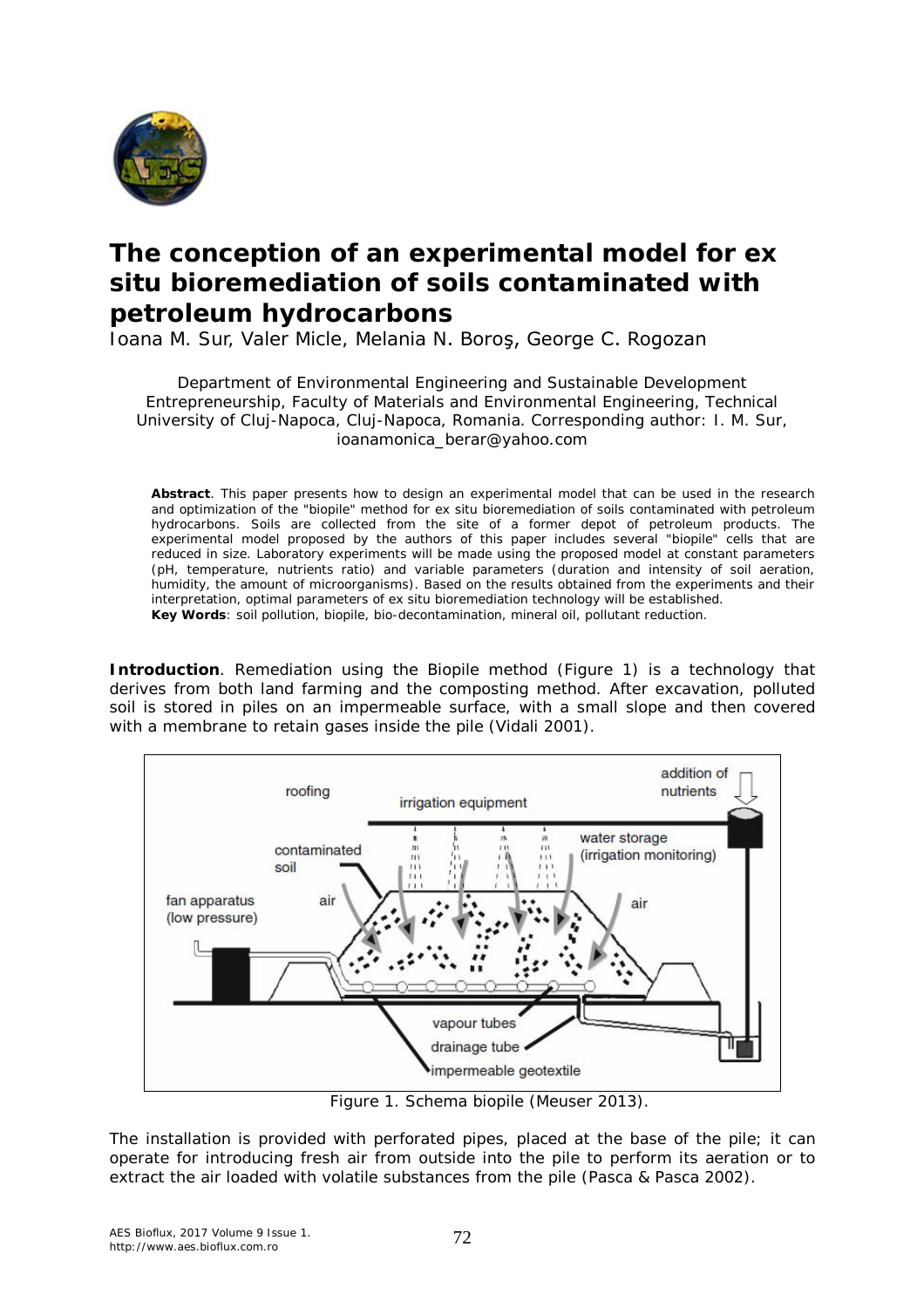It is a short term technology applicable for weeks to a few months. The technology is suitable for destruction of mono-halogenated VOC and of hydrocarbons from fuels. It can be applied also for treatment of certain halogenated VOC, SVOC, pesticides, with variable efficiency. The method is applied for soils with high contamination of volatile substances (Doboș 2011).

Ex situ biopiles were used successfully for bioremediation of soils polluted in combination with the bio-stimulation method (heating, nutritive substances and aeration) and the bio-augmentation method (Aislabie et al 2006).

Decontamination of soils polluted with polycyclic aromatic hydrocarbons (PAH) using the biopile method presents high yields of extraction of 80-90%, in a relatively short time of treatment (9-12 months*) (*Micle & Neag 2009) and soils polluted with mineral oils were treated in a proportion of 70% in 7 months since the start of the experiment (Lecomte 1995).

Reduction of hydrocarbons in the soil was conducted on biopile piles. The biopile piles of 0.6  $m^3$  were bio-stimulated with nutritive substances and aerated (66-75%) (Seklemova et al 2001) and the pile of 30  $m<sup>3</sup>$  which was not aerated obtained lower yields of 50% (Chaîneau et al 2003).

Iturbe et al (2004), built a biopile system of 100  $m<sup>3</sup>$  to study the biodegradation ability of PAH, using indigenous microflora. After 2 months of treatment they obtained a yield of 85% (Iturbe et al 2004). A remediation efficiency of 80% was obtained also on a  $27 \text{ m}^3$  biopile, thus proving the capacity of the biopile method in bioremediation of soils polluted with TPH (Iturbe et al 2007).

Gogoi et al (2003) worked with soil polluted with TPH in cells of 500 kg with various treatments. Soil was amended with nutrients and inoculated with a microbial consortium isolated from soils contaminated with hydrocarbons. The system was aerated one hour a day at a rate of 100 m<sup>3</sup>/h. At the end of the 365 days of operation, remediation in the cells was 75% with a degradation rate of 90 mg/kg/day (Gogoi et al 2003).

Pollutant reduction (TPH) was extremely efficient, registering a reduction of pollutant from 2,870 mg kg<sup>-1</sup> down to 616 mg kg<sup>-1</sup> (40 days), 457 mg kg<sup>-1</sup> (125 days) and 357 mg kg<sup>-1</sup> (221 days) using biopile (Heely et al 1994). Case studies in the case of an intensively aerated biopile of 3.20 m, led to the decrease of TPH of 8200 mg  $kg^{-1}$  to 4200 mg kg<sup>-1</sup> (200 days) and down to 3,900 mg kg<sup>-1</sup> (300 days), at a depth of 1-2 m and from 6,600 mg kg<sup>-1</sup> to 2,300 mg kg<sup>-1</sup> (200 days) and down to 1,600 mg kg<sup>-1</sup> (300 days) at a depth of 0-1 m (values estimated approximately) (Koning et al 2001).

After the critical analysis of the biopile method of depollution of soil polluted with hydrocarbons, it was concluded that the biopile method is the most adequate because yields of over 95% can be obtained.

The concept of the experimental model derives from a few imposed requirements: the realization is made by a simple small sized construction; to allow, in laboratory conditions, biological treatment of soils polluted with petroleum hydrocarbons, to allow the variation of physic-chemical parameters of soil (duration and intensity of soil aeration, humidity, the amount of microorganisms).

**Description of the experimental model**. Based on the study on the critical analysis of the treatment method of soils polluted with hydrocarbons and of the innovative solution, the experimental model was designed through which the treatment of soil is conducted in laboratory conditions. An experimental model was made which is based on the biopile treatment method, it is the most effective in terms of the degree of depollution (over 95%), for a large range of contaminants and it can be designed to be effective for any association of the site and petroleum products.

The conceptual diagram of the proposed experimental model (Figure 2) seeks to achieve two main objectives:

- treatment of soils polluted with petroleum hydrocarbons;

- variation of the main physic-chemical parameters of the soil (duration and intensity of soil aeration, humidity, the amount of microorganisms).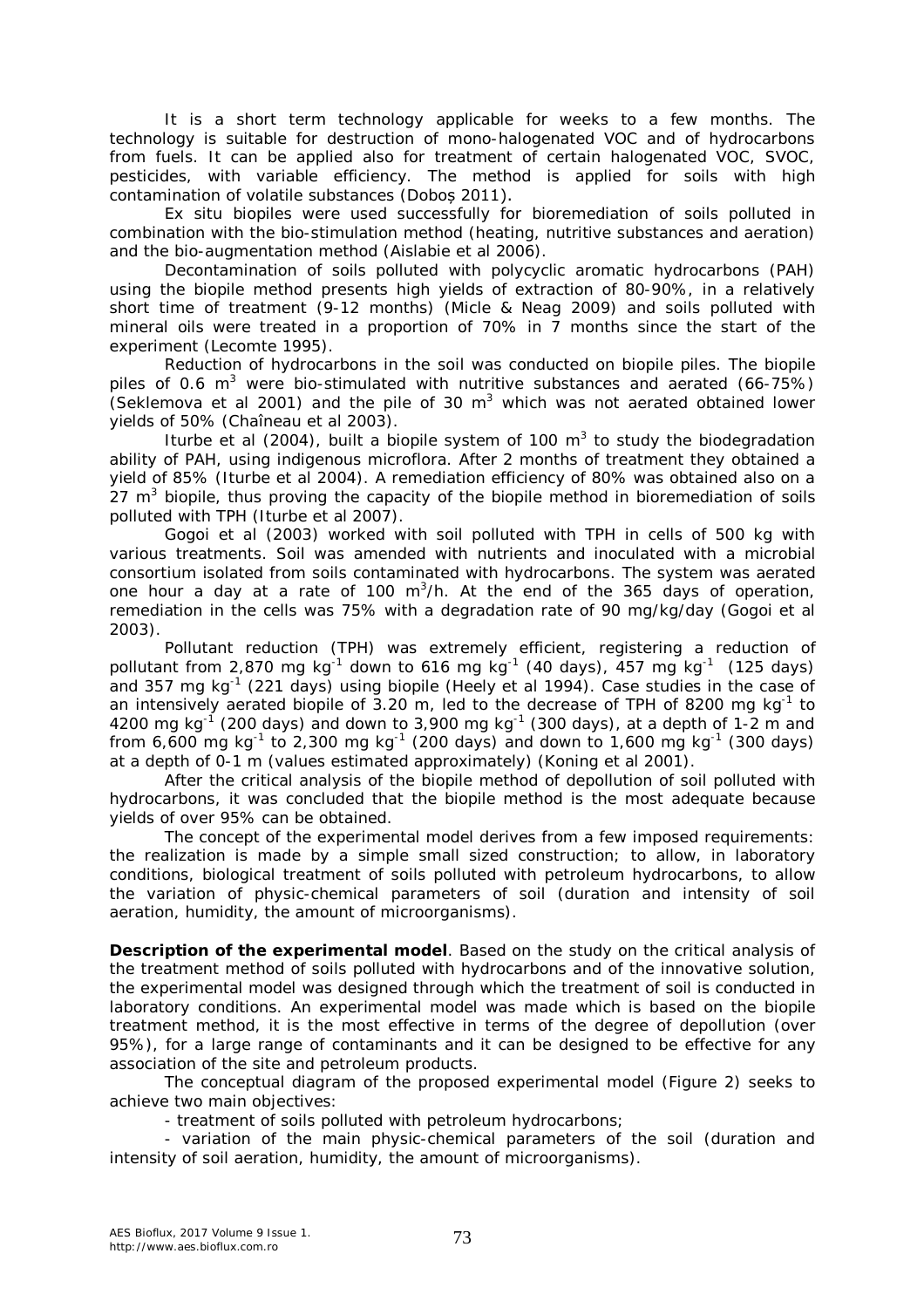

Figure 2. Scheme of the experimental model.

Experiments on pollutant extraction (TPH) from polluted soil are conducted in 8 cells biopile. Each cell has different parameters (Table 1) which are studied to emphasize the optimum conditions to obtain a depollution with a yield as high as possible.

Table 1

|                                                                              | Constant parameters |                       |                                        |                     | Variable parameters                                                                          |                                              |                             |
|------------------------------------------------------------------------------|---------------------|-----------------------|----------------------------------------|---------------------|----------------------------------------------------------------------------------------------|----------------------------------------------|-----------------------------|
| <b>Biopile</b><br>cells                                                      | pН                  | <b>TPH</b><br>(mg/kg) | The<br>amount of<br>nutrients<br>C/N/P | Temperature<br>(°C) | The amount of<br>microorganisms<br>(mL/100 kg)                                               | Humidity<br>(%)                              | Soil<br>aeration<br>(h/day) |
| Cell 1<br>Cell 2<br>Cell 3<br>Cell 4<br>Cell 5<br>Cell 6<br>Cell 7<br>Cell 8 |                     | 7,000                 | 100:10:1                               | $20 - 25$           | 100-500<br>100-500<br>100-500<br>100-500<br>500-1.000<br>500-1.000<br>500-1.000<br>500-1.000 | 40<br>60<br>40<br>60<br>40<br>60<br>40<br>60 | 4<br>4<br>4<br>4            |

Treatment conditions for each cell

Soil samples are brought into the laboratory and prepared to carry out the experiments. They are mixed and sieved through a sieve with the hole diameter of 2 mm. Soil samples thus prepared are placed in a plastic tank with a lid  $(L \times L \times h = 50 \times 35 \times 25$  mm), placed on a slightly sloping surface. At the bottom of the biopile cells it is put a layer of permeable gravel with a thickness of 5 cm. In this layer of gravel are introduced two perforated PVC pipes, with a diameter of 2 cm, which carry out soil aeration.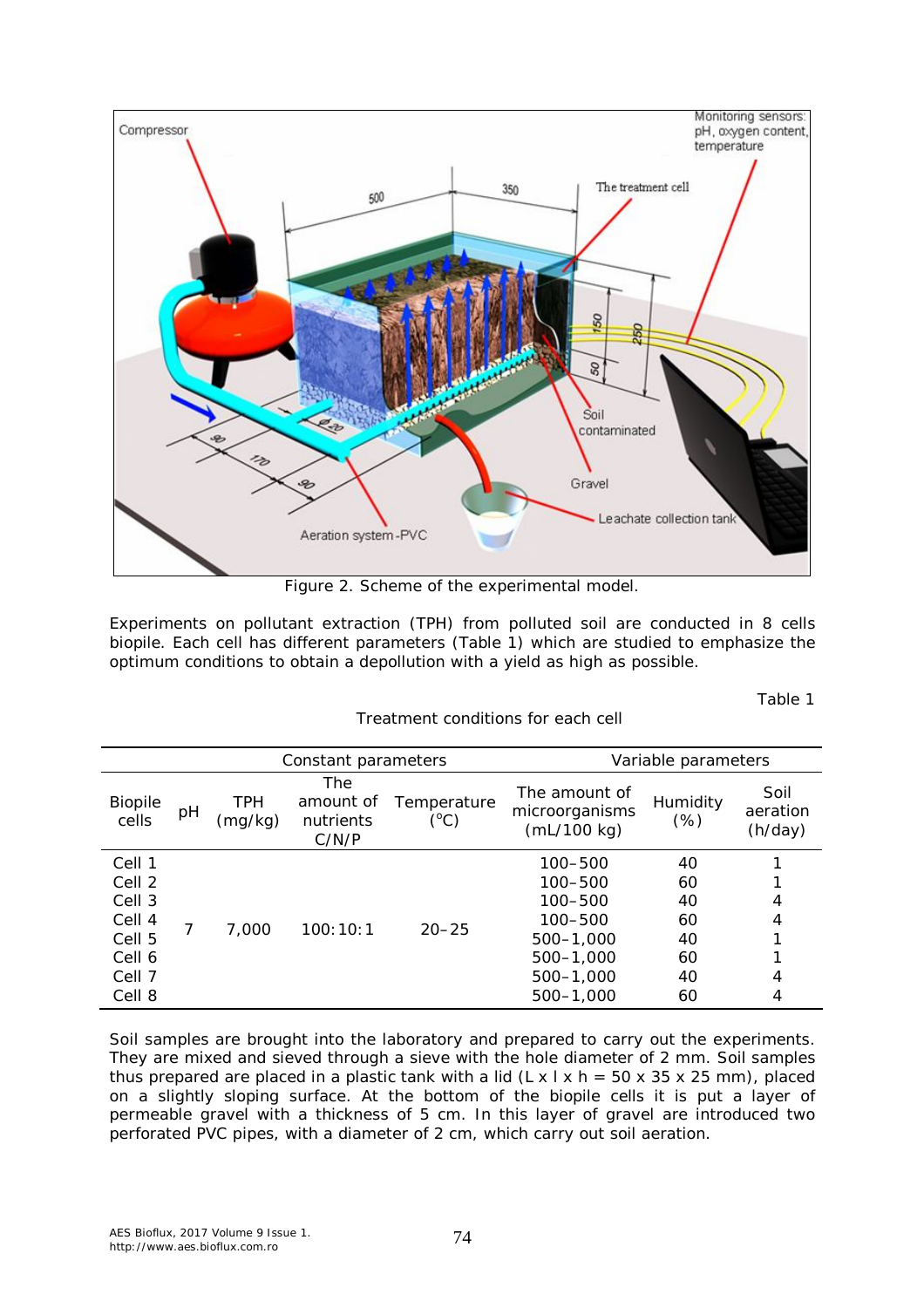The soil is improved by administering necessary nutrients for the proper development of microorganisms. The amount of nutrients is dosed adequately at the beginning of the experiment, with the optimum report C/N/P 100:10:1.

Hydrocarbon extraction from the polluted soil is achieved with microorganisms selected from the soil under study (indigenous microflora). After the soil was improved with microorganisms and nutrients, it is mixed to achieve a homogenization of the polluted soil which is subjected to treatment/decontamination.

Aeration is achieved with a Fini AMICO compressor. Pipes are arranged horizontally in the biopile pile, at a distance of 17 cm from one another and at 9 cm from the edges of the tank. The debit of air introduced is 10  $m^3/m$ in. The quantity of air introduced varies depending on the cell in which it is applied (1 h/day, 4 h/day). This air flow will be divided in 10 minutes long aeration phases. The oxygen content in the soil will be measured and monitored with the WTW Multiline ids - 3430 multiparameter.

Humidity is monitored throughout the experiment using the humidity sensor, achieving a humidity of 40%, respectively 60%, depending on the cell where the experiment is carried out.

During the entire period of the experiment, the laboratory temperature will remain constant (20–25 $\degree$ C) and the pH of the soil will remain constant (7).

Weekly, of the 8 biopile cells are taken soil samples (10 g) and leachate (10 mL) which is analyzed to observe the variation in the quantity of hydrocarbons during the experiment (4 weeks). At the end of the testing period, graphs will be drawn to emphasize the optimum parameters of the biopile treatment method to obtain yields as high as possible.

In designing the experimental model for laboratory conditions, a simple construction was chosen, reduced in size and with low cost of implementation.

**Conclusions**. Biological soil treatment is a method of interest being less expensive than other methods; plus, it protects the organic matter in the soil. The achievement of the proposed experimental model will allow biologic treatment of soils polluted with petroleum hydrocarbons, in laboratory conditions. Also, the model will allow the variation of physic-chemical parameters of the treated soil. Based on the results of the experiments and their interpretation, will be established the optimum parameters of the ex-site bioremediation technology, that can be applied when using the biopile bioremediation method at a pilot scale

**Acknowledgments**. This work was supported by a grant of the Romanian National Authority for Scientific Research, CNCS–UEFISCDI, project number PN-II-PT-PCCA-2013- 4-1717.

## **References**

- Aislabie J., Saul D. J., Foght J. M., 2006 Bioremediation of hydrocarbon-contaminated polar soils. Extremophiles 10:171–179.
- Chaȋneau C., Yepremian C., Vidalie J., Decreux J., Ballerini D., 2003 Bioremediation of a crude oil-polluted soil: Biodegradation, leaching and toxicity assessments. Water, Air and Soil Pollution 144(1-4):419–440.
- Doboș L., 2011 Studii privind bioremedierea solurilor poluate cu petrol folosind microorganisme selectionate din microflora autohtonă. PhD Thesis, USAMV Clui-Napoca, Romania.
- Gogoi B. K., Dutta N. N., Goswami P., Mohan K. T. R., 2003 A case of bioremediation of petroleum-hydrocarbon contaminated soil at a crude spill site. Advances in Environmental Research 7(4):767–782.
- Heely D. A., Werk E. S., Kowalski R. G., 1994 Bioremediation and reuse of soils containing No. 5 fuel oil in New England using an aboveground treatment cell: A case study. In: Remediation of hazardous waste contaminated soils. Wise D. L., Trantolo D. J. (eds), Marcel Dekker, New York.